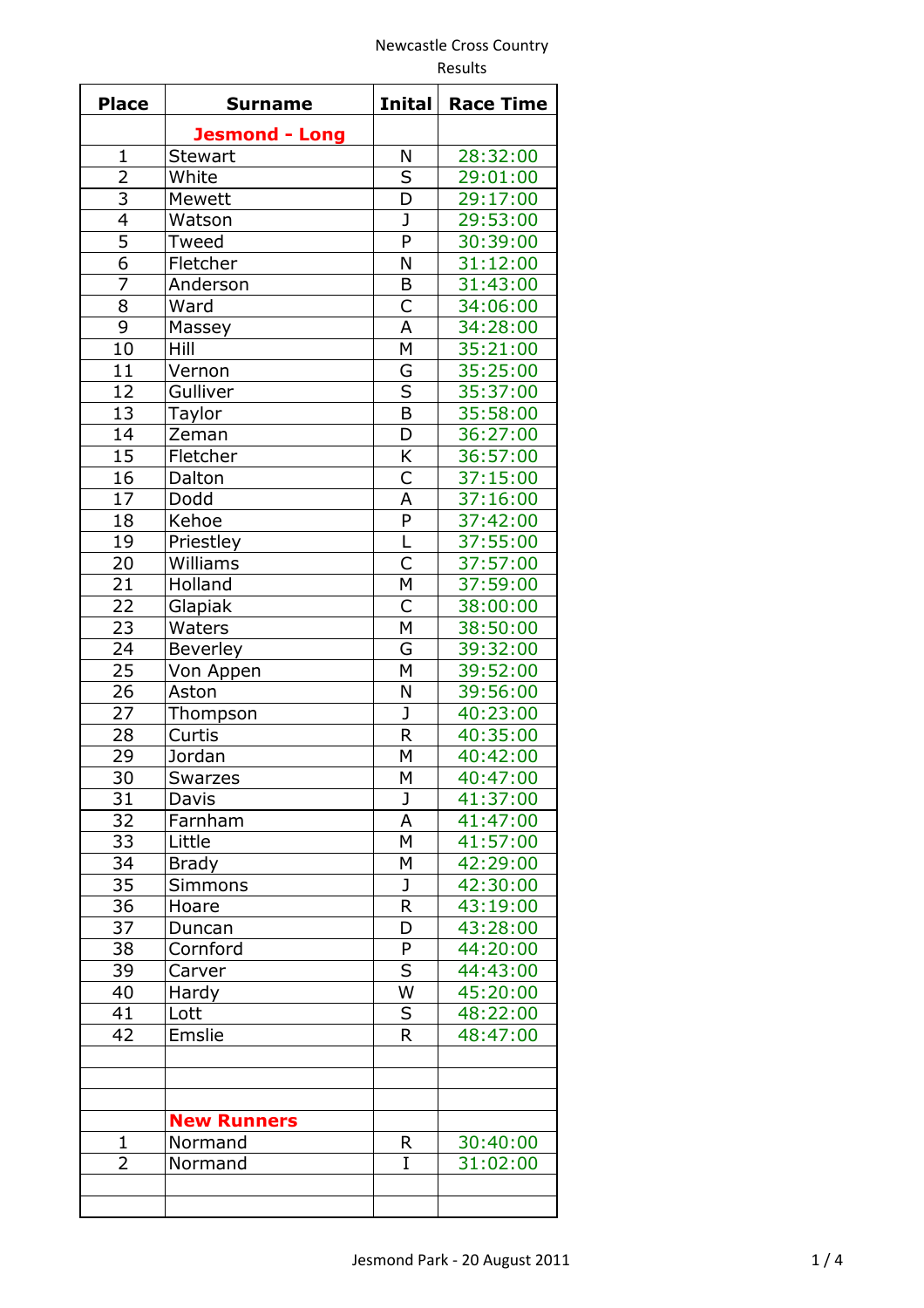## Newcastle Cross Country Results

| <b>Place</b>    | <b>Surname</b>          | <b>Inital</b>           | <b>Race Time</b>     |
|-----------------|-------------------------|-------------------------|----------------------|
|                 | <b>Jesmond - Medium</b> |                         |                      |
| $\mathbf{1}$    | Longmuir                | Η                       | 20:34:00             |
| $\overline{2}$  | Mitchison               | R.                      | 21:32:00             |
| $\overline{3}$  | Boyce                   | J                       | 22:30:00             |
| 4               | Dawson                  | D                       | 22:44:00             |
| $\overline{5}$  | Lilley                  | M                       | 23:49:00             |
| $\overline{6}$  | Reid                    | G                       | 24:06:00             |
| $\overline{7}$  | Priestley               | E                       | 24:16:00             |
| 8               | Lott                    | $\overline{\mathsf{S}}$ | 24:36:00             |
| 9               | Kavur                   | M                       | 24:45:00             |
| 10              | Milford                 | $\mathbf{J}$            | 24:46:00             |
| 11              | Milford                 | N                       | 24:47:00             |
| 12              | Kelly-Moore             | H                       | 24:48:00             |
| 13              | Dawson                  | A                       | 25:27:00             |
| 14              | Tweed                   | J                       | 25:32:00             |
| $\overline{15}$ | Towney                  | $\overline{\texttt{J}}$ | 25:38:00             |
| 16              | Tweed                   | W                       | 25:42:00             |
| 17              | Fox                     | G                       | 25:48:00             |
| 18              | Ellis-White             | $\mathsf B$             | 25:51:00             |
| 19              | Curtis                  | D                       | 27:39:00             |
| 20              | Curtis                  | M                       | 28:01:00             |
| 21              | Scotchmer               | P                       | 28:14:00             |
| 22              | Coombes                 | $\overline{Y}$          | 28:29:00             |
| 23              |                         | Η                       | 28:33:00             |
| 24              | Doley                   | $\overline{\mathsf{V}}$ | 28:51:00             |
| 25              | <b>Thomas</b>           |                         |                      |
|                 | Taylor                  | $\mathsf R$             | 29:24:00             |
| 26<br>27        | Mitchison               | T<br>B                  | 29:34:00             |
|                 | Holland                 | N                       | 29:46:00<br>29:51:00 |
| 28              | Curryer                 |                         |                      |
| 29              | <b>Busteed</b>          | R                       | 29:58:00             |
| 30              | Doley                   | M                       | 31:07:00             |
| 31              | McCarthy                | L                       | 32:09:00             |
| 32              | McDonald                | R                       | 32:23:00             |
| 33              | Little                  | B                       | 33:18:00             |
| 34              | Carr                    | N                       | 33:41:00             |
| 35              | Marquett                | L                       | 34:17:00             |
| 36              | Guy                     | Κ                       | 34:45:00             |
| 37              | Priestley               | D                       | 35:17:00             |
| 38              | Little                  | E                       | 39:13:00             |
| 39              | Guy                     | $\overline{\mathsf{S}}$ | 39:14:00             |
| 40              | <b>Bunn</b>             | T                       | 40:41:00             |
| 41              | Quinn                   | S                       | 41:19:00             |
|                 |                         |                         |                      |
|                 | <b>Jesmond - Short</b>  |                         |                      |
| $\mathbf{1}$    | Holding                 | S                       | 10:24:00             |
| 2               | Watson                  | N                       | 10:32:00             |
| 3               | Del Caro                | G                       | 10:38:00             |
| $\overline{4}$  | Jamcotchian             | $\overline{\mathsf{S}}$ | 11:17:00             |
| 5               | Curtis                  | $\overline{\mathsf{E}}$ | 11:20:00             |
| 6               | Richards                | А                       | 11:42:00             |
| $\overline{7}$  | Dalton                  | $\mathbf{J}$            | 12:10:00             |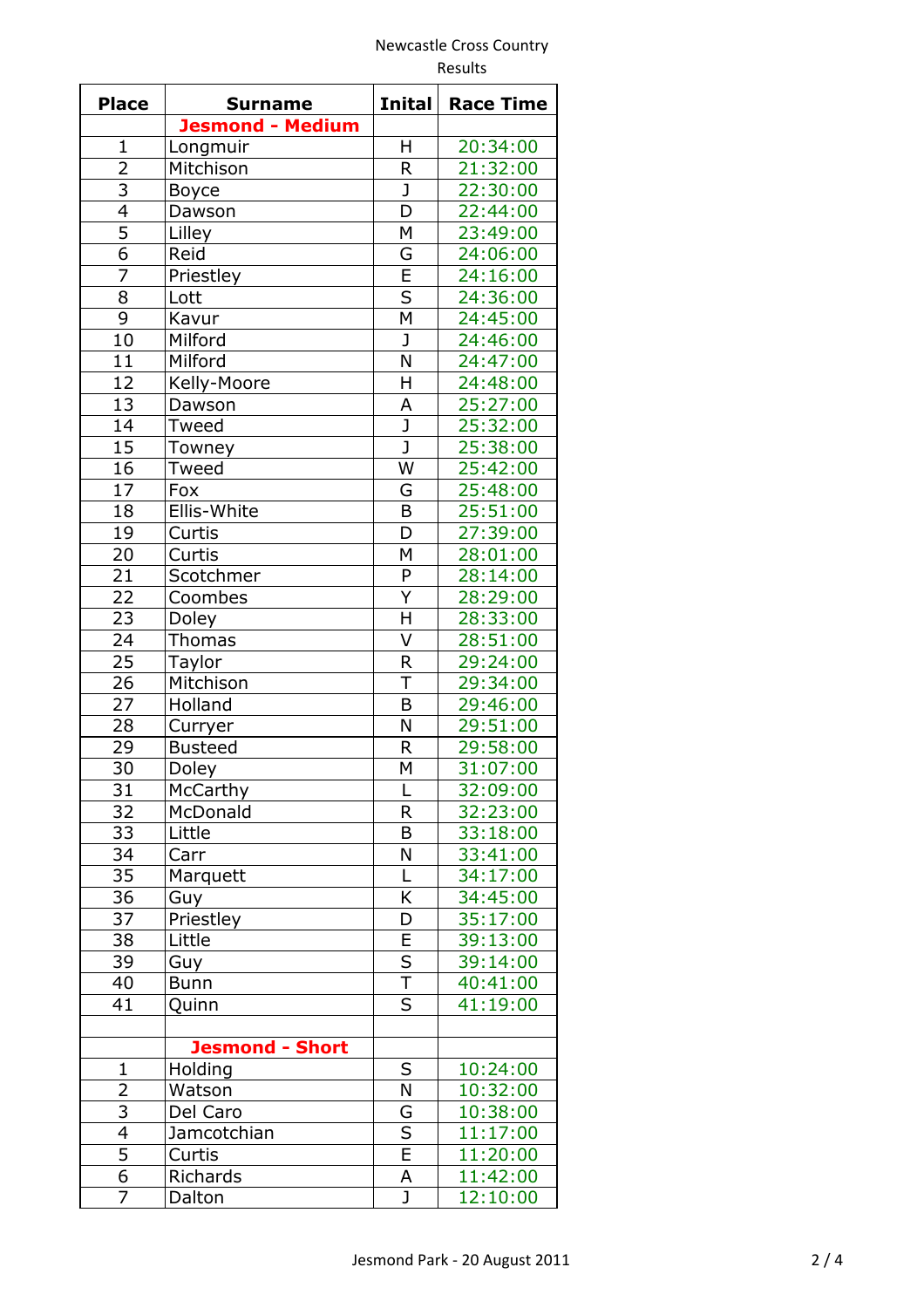## Newcastle Cross Country Results

| <b>Place</b>    | <b>Surname</b>  | <b>Inital</b>           | <b>Race Time</b> |
|-----------------|-----------------|-------------------------|------------------|
| 8               | Holding         | P                       | 12:11:00         |
| 9               | Matthews        | C                       | 12:16:00         |
| 10              | <b>Brockman</b> | K                       | 12:30:00         |
| 11              | <b>Boyce</b>    | $\overline{\mathsf{J}}$ | 12:37:00         |
| 12              | Jamcotchian     | $\overline{\mathsf{C}}$ | 12:39:00         |
| 13              | Dawson          | $\overline{\mathsf{B}}$ | 12:54:00         |
| 14              | Hillyard        | A                       | 12:58:00         |
| $\overline{15}$ | Lott            | $\overline{\mathsf{C}}$ | 13:11:00         |
| 16              | Holland         | G                       | 13:12:00         |
| 17              | Robinson        | K                       | 13:23:00         |
| 18              | Marquett        | D                       | 13:33:00         |
| 19              | Rumbel          | D                       | 14:02:00         |
| 20              | Gulliver        | $\overline{\mathsf{s}}$ | 14:28:00         |
| 21              |                 | $\overline{\mathsf{C}}$ |                  |
|                 | Coombes         |                         | 14:51:00         |
| 22              | Gulliver        | E                       | 15:04:00         |
| 23              | Van Dorssen     | B                       | 15:06:00         |
| 24              | Carratt         | D                       | 15:13:00         |
| 25              | Rumbel          | А                       | 15:14:00         |
| 26              | Towney          | $\overline{\mathsf{S}}$ | 15:16:00         |
| 27              | Rumbel          | $\overline{I}$          | 15:20:00         |
| 28              | Richards        | $\overline{\mathsf{C}}$ | 15:39:00         |
| 29              | Jamcotchian     | M                       | 16:02:00         |
| 30              | Rumbel          | J                       | 16:03:00         |
| $\overline{31}$ | Tweed           | Ĺ                       | 16:06:00         |
| 32              | Van Dorssen     | L                       | 16:11:00         |
| 33              | Van Dorssen     | N                       | 16:24:00         |
| 34              | <b>Boyce</b>    | T                       | 16:43:00         |
| 35              | Tweed           | A                       | 16:49:00         |
| 36              | Little          | N                       | 16:54:00         |
| 37              | Rumbel          | R                       | 16:55:00         |
| 38              | Scotchmer       | V                       | 17:27:00         |
| 39              | <b>Beverley</b> | Β                       | 17:45:00         |
| 40              | Guy             | Τ                       | 18:10:00         |
| 41              | Curryer         | L                       | 18:33:00         |
| 42              | Andrews         | Ĺ                       | 18:37:00         |
| 43              | <b>Beisty</b>   | J                       | 18:52:00         |
| 44              | Rumbel          | K                       | 18:55:00         |
| 45              | Moore           | А                       | 19:10:00         |
| 46              | Andrews         | L                       | 19:14:00         |
| 47              | Andrews         | K                       | 19:16:00         |
| 48              | Priestley       | C                       | 19:27:00         |
| 49              | Holding         | S                       | 19:36:00         |
| 50              | Priestley       | M                       | 19:55:00         |
| 51              | <b>Ellis</b>    | C                       | 20:51:00         |
| 52              | Rumbel          | R                       | 23:10:00         |
| 53              | Gulliver        | K                       | 24:08:00         |
|                 |                 |                         |                  |
|                 |                 |                         |                  |
|                 |                 |                         |                  |
|                 |                 |                         |                  |
|                 |                 |                         |                  |
|                 |                 |                         |                  |